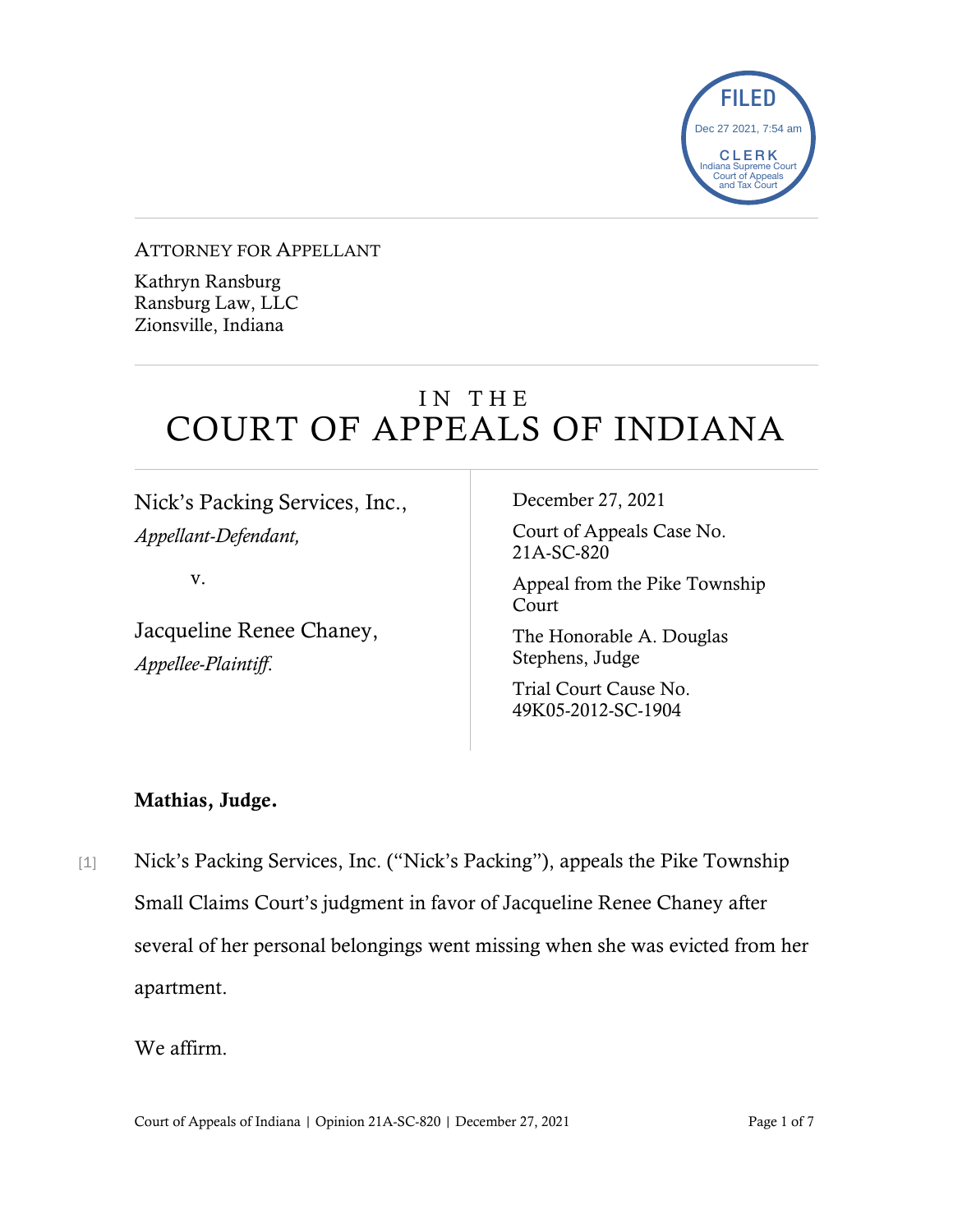### Facts and Procedural History

- [2] In October 2020, after Chaney's landlord, First Key Homes, LLC ("Landlord"), evicted her from her apartment, the Pike Township Small Claims court issued an order granting the Landlord immediate possession of the apartment. The Landlord hired Nick's Packing Services, Inc., a company that often helps the Landlord with "move-outs and evictions," Tr. p. 14, to assist the Pike Township Constable in executing the possession order. On October 21, Pike Township Deputy Constable Aaron Berry, accompanied by Nick's Packing employees, visited the apartment to execute the possession order.
- [3] After removing all persons from the apartment, Deputy Constable Berry permitted Chaney fifteen minutes to gather as many of her personal belongings as she could fit in her car. Nick's Packing informed Chaney that she would have to retrieve her remaining belongings from Nick's Packing's storage facility, for a fee, at a later date. *Id*. at 15–16.
- [4] Craig Huff, a Nick's Packing employee, took an inventory of the items that Chaney had been unable to take with her. Huff also completed a notice of removal of personal property. The inventory sheet listed, among other items, "2 flat screen T.V.'s." Ex. Vol. p. 10. According to Nick's Packing's typical procedure for move-outs and evictions, "[i]nventory sheets are taped to the door," Tr. p. 16, even if the listed items remain inside the property after the evicted tenants have vacated it, *id*. at 18. After Chaney left the premises, the Landlord changed the locks on the apartment and put a combination lockbox on the front door.

Court of Appeals of Indiana | Opinion 21A-SC-820 | December 27, 2021 Page 2 of 7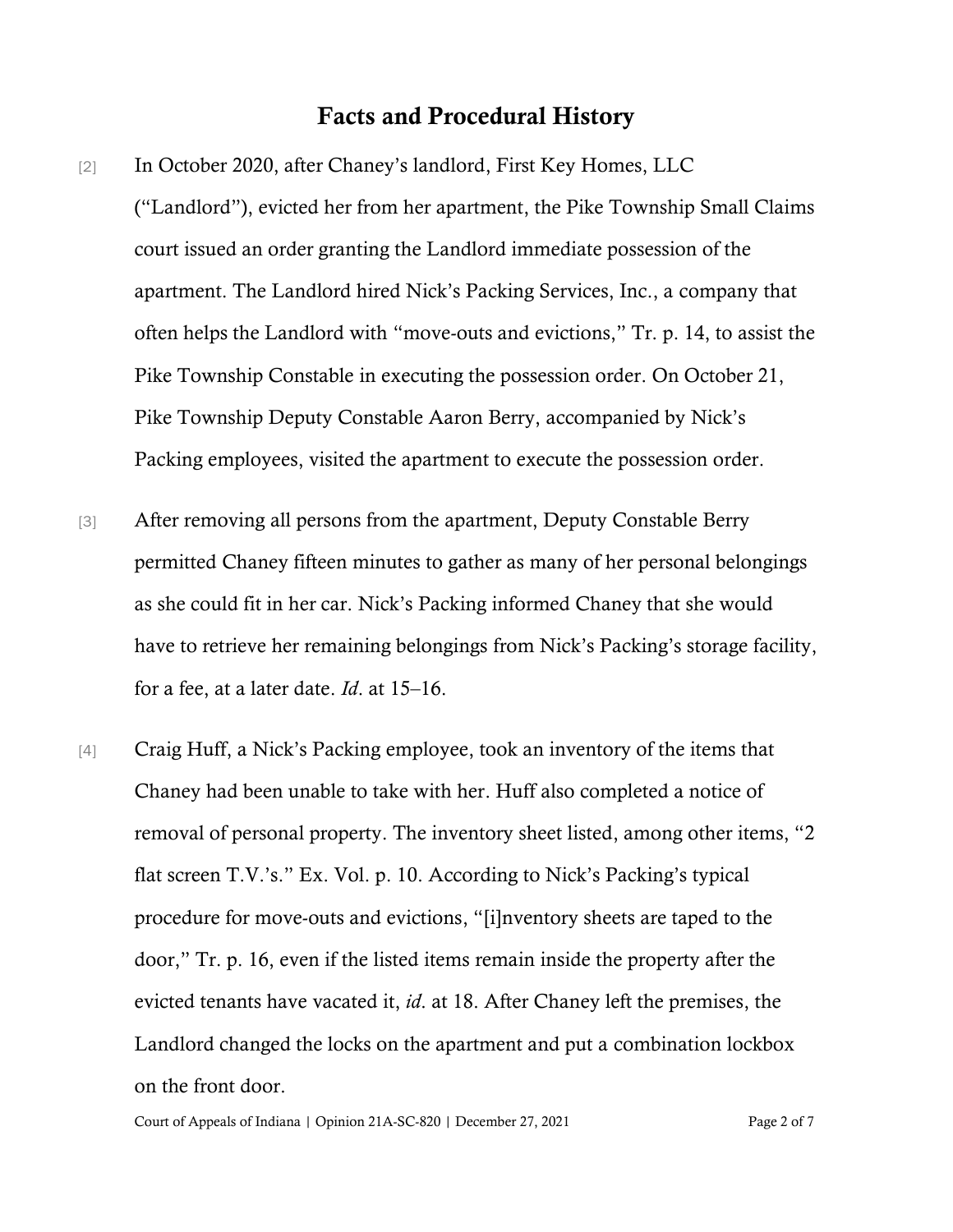- [5] Because Nick's Packing had several other move-outs to do that day, it returned to the apartment the next day, October 22, to retrieve the items Chaney had left behind. Upon arrival, Nick's Packing discovered that the front door was unlocked. A window in the back bedroom had been broken out, and "[e]verything of value was gone out of the place." *Id*. at 88. Nick's Packing had not obtained Chaney's contact information, so it did not contact her. Nick's Packing also did not contact law enforcement, believing that "[the] responsibility to file a police report" belonged to someone else. *Id*. at 100–101.
- [6] On December 7, 2020, after Chaney learned that her belongings were missing, she filed a notice of claim in the Pike Township Small Claims Court alleging that Nick's Packing had failed to return the items she left in its possession. She requested \$8,000 in damages. Appellant's App. p. 2.
- [7] The court held a bench trial on February 12, 2021, and heard testimony from three Nick's Packing employees, as well as Deputy Constable Berry. Chaney also testified. On April 6, almost two months after the trial, the court entered judgment in favor of Chaney, awarding her \$2,500 in damages. *Id.* at 8.
- [8] Nick's Packing now appeals.

## Discussion and Decision

Court of Appeals of Indiana | Opinion 21A-SC-820 | December 27, 2021 Page 3 of 7 [9] Small claims actions involve informal trials with the sole objective of dispensing speedy justice between the parties according to the rules of substantive law. *Harvey v. Keyed in Prop. Mgmt., LLC*[, 165 N.E.3d 584, 587 \(Ind. Ct. App. 2021\),](https://www.westlaw.com/Document/Ia518e130787511eb8c75eb3bff74da20/View/FullText.html?transitionType=Default&contextData=(sc.Default)&VR=3.0&RS=cblt1.0)  *[trans. denied](https://www.westlaw.com/Document/Ia518e130787511eb8c75eb3bff74da20/View/FullText.html?transitionType=Default&contextData=(sc.Default)&VR=3.0&RS=cblt1.0)*. Accordingly, judgments from small claims actions are provided a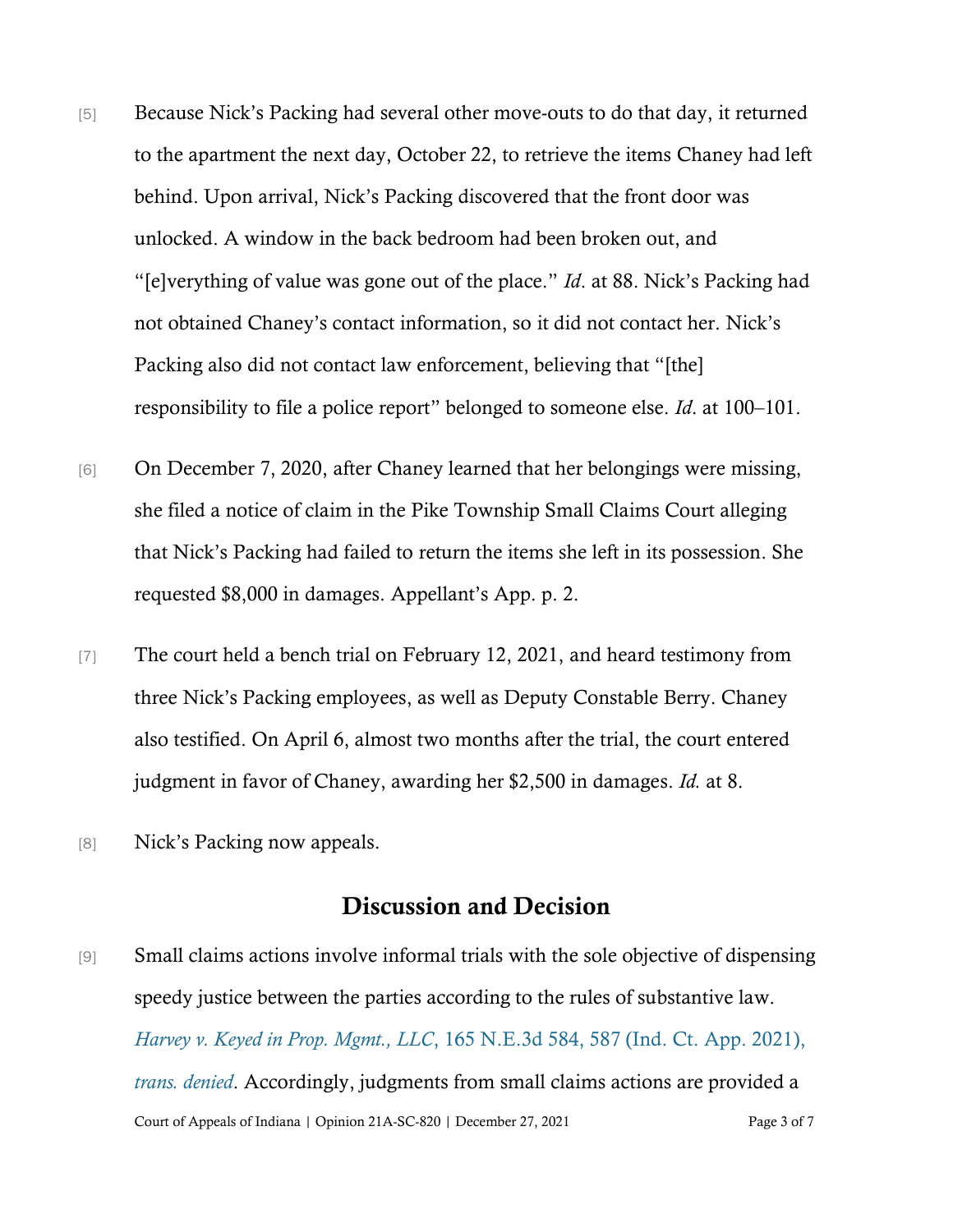deferential standard of review. *[Id](https://www.westlaw.com/Document/Ia518e130787511eb8c75eb3bff74da20/View/FullText.html?transitionType=Default&contextData=(sc.Default)&VR=3.0&RS=cblt1.0)*. We will neither reweigh the evidence nor assess witness credibility, and we consider only the evidence most favorable to the judgment. *[Pfledderer v. Pratt](https://www.westlaw.com/Document/I44f7e000542511eaa8888aec622028f5/View/FullText.html?transitionType=Default&contextData=(sc.Default)&VR=3.0&RS=da3.0&fragmentIdentifier=co_pp_sp_7902_494)*[, 142 N.E.3d 492, 494 \(Ind. Ct. App. 2020\).](https://www.westlaw.com/Document/I44f7e000542511eaa8888aec622028f5/View/FullText.html?transitionType=Default&contextData=(sc.Default)&VR=3.0&RS=da3.0&fragmentIdentifier=co_pp_sp_7902_494)

- [10] However, this deferential standard relates only to procedural and evidentiary issues; it does not apply to substantive rules of law, which we review de novo. *[Id](https://www.westlaw.com/Document/I44f7e000542511eaa8888aec622028f5/View/FullText.html?transitionType=Default&contextData=(sc.Default)&VR=3.0&RS=da3.0)*[.](https://www.westlaw.com/Document/I44f7e000542511eaa8888aec622028f5/View/FullText.html?transitionType=Default&contextData=(sc.Default)&VR=3.0&RS=da3.0) We also note that where, as here, the appellee has not filed an appellate brief, we will reverse if the appellant demonstrates prima facie error, which is "error at first sight, on first appearance, or on the face of it." *[Id](https://www.westlaw.com/Document/I44f7e000542511eaa8888aec622028f5/View/FullText.html?transitionType=Default&contextData=(sc.Default)&VR=3.0&RS=da3.0)*[.](https://www.westlaw.com/Document/I44f7e000542511eaa8888aec622028f5/View/FullText.html?transitionType=Default&contextData=(sc.Default)&VR=3.0&RS=da3.0)
- [11] In awarding damages to Chaney, the trial court concluded that a bailment was created when Nick's Packing took possession of Chaney's belongings. A bailment arises when (1) personal property belonging to a bailor is delivered into the exclusive possession of the bailee, and (2) the property is accepted by the bailee. *[Winters v. Pike](https://www.westlaw.com/Document/I871cdd70c88a11eb8388e52d62c9421d/View/FullText.html?transitionType=Default&contextData=(sc.Default)&VR=3.0&RS=da3.0&fragmentIdentifier=co_pp_sp_7902_699)*[, 171 N.E.3d 690, 699 \(Ind. Ct. App. 2021\)](https://www.westlaw.com/Document/I871cdd70c88a11eb8388e52d62c9421d/View/FullText.html?transitionType=Default&contextData=(sc.Default)&VR=3.0&RS=da3.0&fragmentIdentifier=co_pp_sp_7902_699) (quoting *[Cox v. Stoughton Trailers, Inc.](https://www.westlaw.com/Document/I59c7c6f061e911da9cfda9de91273d56/View/FullText.html?transitionType=Default&contextData=(sc.Default)&VR=3.0&RS=da3.0&fragmentIdentifier=co_pp_sp_578_1082)*, 837 N.E.2d 1075, 1082–[83 \(Ind. Ct. App. 2005\)\)](https://www.westlaw.com/Document/I59c7c6f061e911da9cfda9de91273d56/View/FullText.html?transitionType=Default&contextData=(sc.Default)&VR=3.0&RS=da3.0&fragmentIdentifier=co_pp_sp_578_1082). For delivery to occur, there must be a full transfer of the property, either actually or constructively, to the sole custody of the bailee such as to exclude both the owner of the property and others. *[Id](https://www.westlaw.com/Document/I871cdd70c88a11eb8388e52d62c9421d/View/FullText.html?transitionType=Default&contextData=(sc.Default)&VR=3.0&RS=cblt1.0)*[.](https://www.westlaw.com/Document/I871cdd70c88a11eb8388e52d62c9421d/View/FullText.html?transitionType=Default&contextData=(sc.Default)&VR=3.0&RS=cblt1.0) Acceptance of the property by the bailee may arise from an express contract or from circumstances that imply such a contract. *[Id](https://www.westlaw.com/Document/I871cdd70c88a11eb8388e52d62c9421d/View/FullText.html?transitionType=Default&contextData=(sc.Default)&VR=3.0&RS=cblt1.0)*[.](https://www.westlaw.com/Document/I871cdd70c88a11eb8388e52d62c9421d/View/FullText.html?transitionType=Default&contextData=(sc.Default)&VR=3.0&RS=cblt1.0)
- [12] If a bailment is found to exist, the bailee in possession of the bailed property must exercise the degree of care commensurate with the benefit derived from the arrangement. *[Winters](https://www.westlaw.com/Document/I871cdd70c88a11eb8388e52d62c9421d/View/FullText.html?transitionType=Default&contextData=(sc.Default)&VR=3.0&RS=da3.0&fragmentIdentifier=co_pp_sp_7902_699)*[, 171 N.E.3d at 699](https://www.westlaw.com/Document/I871cdd70c88a11eb8388e52d62c9421d/View/FullText.html?transitionType=Default&contextData=(sc.Default)&VR=3.0&RS=da3.0&fragmentIdentifier=co_pp_sp_7902_699) (citing *[United Farm Fam. Inc. Co. v.](https://www.westlaw.com/Document/Iaee57d4fd39a11d9bf60c1d57ebc853e/View/FullText.html?transitionType=Default&contextData=(sc.Default)&VR=3.0&RS=da3.0&fragmentIdentifier=co_pp_sp_578_684)*

Court of Appeals of Indiana | Opinion 21A-SC-820 | December 27, 2021 Page 4 of 7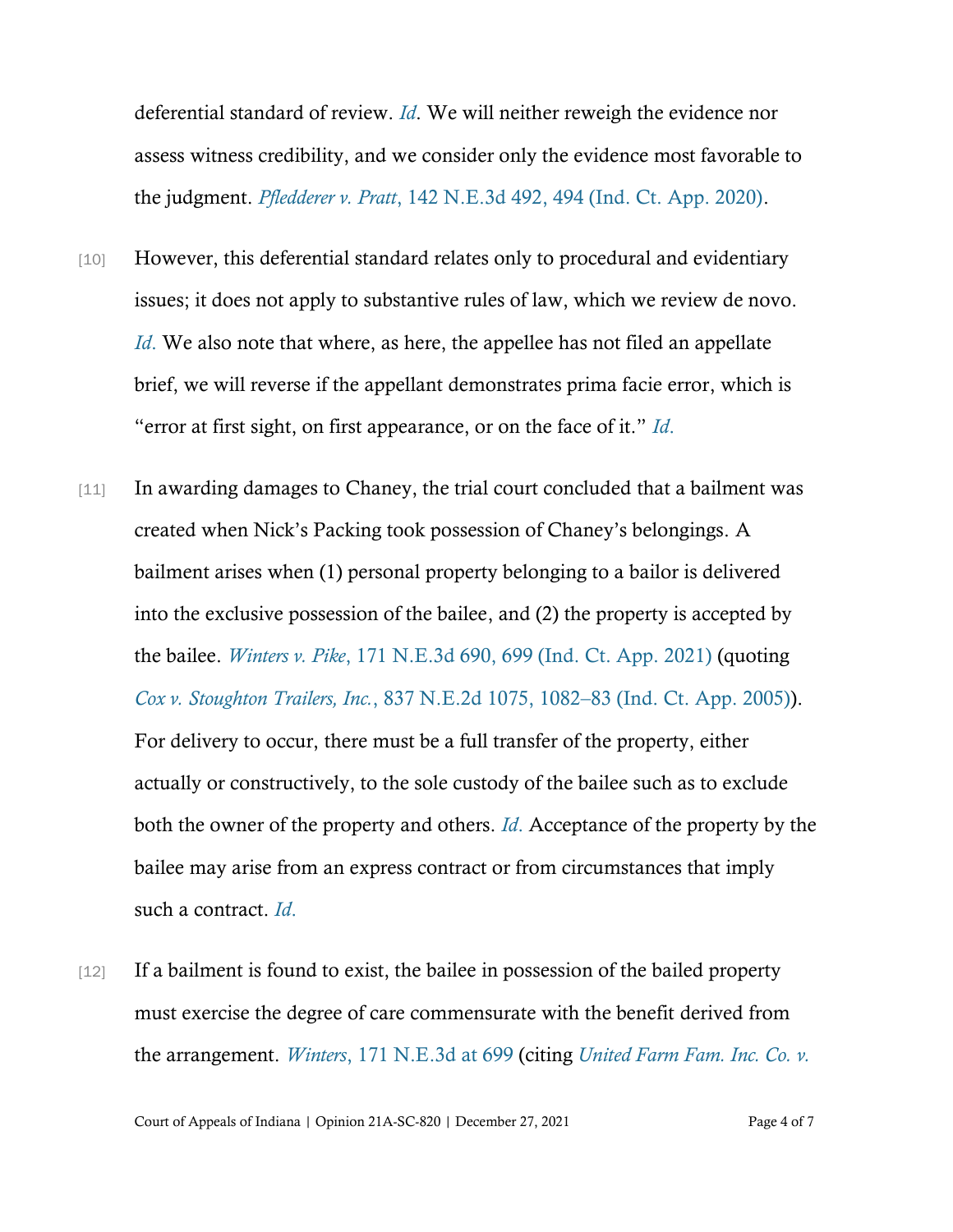*Riverside Auto Sales*[, 753 N.E.2d 681, 684](https://www.westlaw.com/Document/Iaee57d4fd39a11d9bf60c1d57ebc853e/View/FullText.html?transitionType=Default&contextData=(sc.Default)&VR=3.0&RS=da3.0&fragmentIdentifier=co_pp_sp_578_684)–[85 \(Ind. Ct. App. 2001\)\)](https://www.westlaw.com/Document/Iaee57d4fd39a11d9bf60c1d57ebc853e/View/FullText.html?transitionType=Default&contextData=(sc.Default)&VR=3.0&RS=da3.0&fragmentIdentifier=co_pp_sp_578_684). In a mutual benefit bailment, where a bailment exists for both the bailor's and bailee's benefit, the bailee must exercise a duty of ordinary care. *[Id](https://www.westlaw.com/Document/I871cdd70c88a11eb8388e52d62c9421d/View/FullText.html?transitionType=Default&contextData=(sc.Default)&VR=3.0&RS=cblt1.0)*[.](https://www.westlaw.com/Document/I871cdd70c88a11eb8388e52d62c9421d/View/FullText.html?transitionType=Default&contextData=(sc.Default)&VR=3.0&RS=cblt1.0) A showing by the bailor that the items were in good condition and were either returned in a damaged condition or not returned at all creates an inference that the bailee has failed to exercise the appropriate degree of care. *[Id](https://www.westlaw.com/Document/I871cdd70c88a11eb8388e52d62c9421d/View/FullText.html?transitionType=Default&contextData=(sc.Default)&VR=3.0&RS=cblt1.0)*[.](https://www.westlaw.com/Document/I871cdd70c88a11eb8388e52d62c9421d/View/FullText.html?transitionType=Default&contextData=(sc.Default)&VR=3.0&RS=cblt1.0) The burden then shifts to the bailee to demonstrate that the loss, damage, or theft was not his fault. *[Id.](https://www.westlaw.com/Document/I871cdd70c88a11eb8388e52d62c9421d/View/FullText.html?transitionType=Default&contextData=(sc.Default)&VR=3.0&RS=cblt1.0)*

- [13] Here, Nick's Packing claims that it neither accepted Chaney's belongings nor gained exclusive possession of them. More specifically, it argues that "[m]erely filling out an inventory sheet . . . did not create bailment." Appellant's Br. at 10. In support of this argument, Nick's Packing notes that the Landlord placed the lockbox on the apartment door, and asserts that, at that point, only the Landlord had access to and control over Chaney's belongings.
- [14] Contrary to this claim, Nick's Packing employee Craig Huff testified that when an evicted tenant's belongings are left at one of the Landlord's properties, the Landlord's locksmith puts the lockbox "somewhere where I can get back in." Tr. p. 84. And when Huff returned to the apartment on October 22 to transport the items Chaney had left behind, he "got the key from the coded lockbox" and "went to unlock the door." *Id*. at 90. Considering this testimony, we are not persuaded by Nick's Packing's claim that it had no access to the items.
- [15] We also note that the inventory sheet on which Nick's Packing listed Chaney's belongings "verif[ied] that on 10/21/2020, the following personal property was

Court of Appeals of Indiana | Opinion 21A-SC-820 | December 27, 2021 Page 5 of 7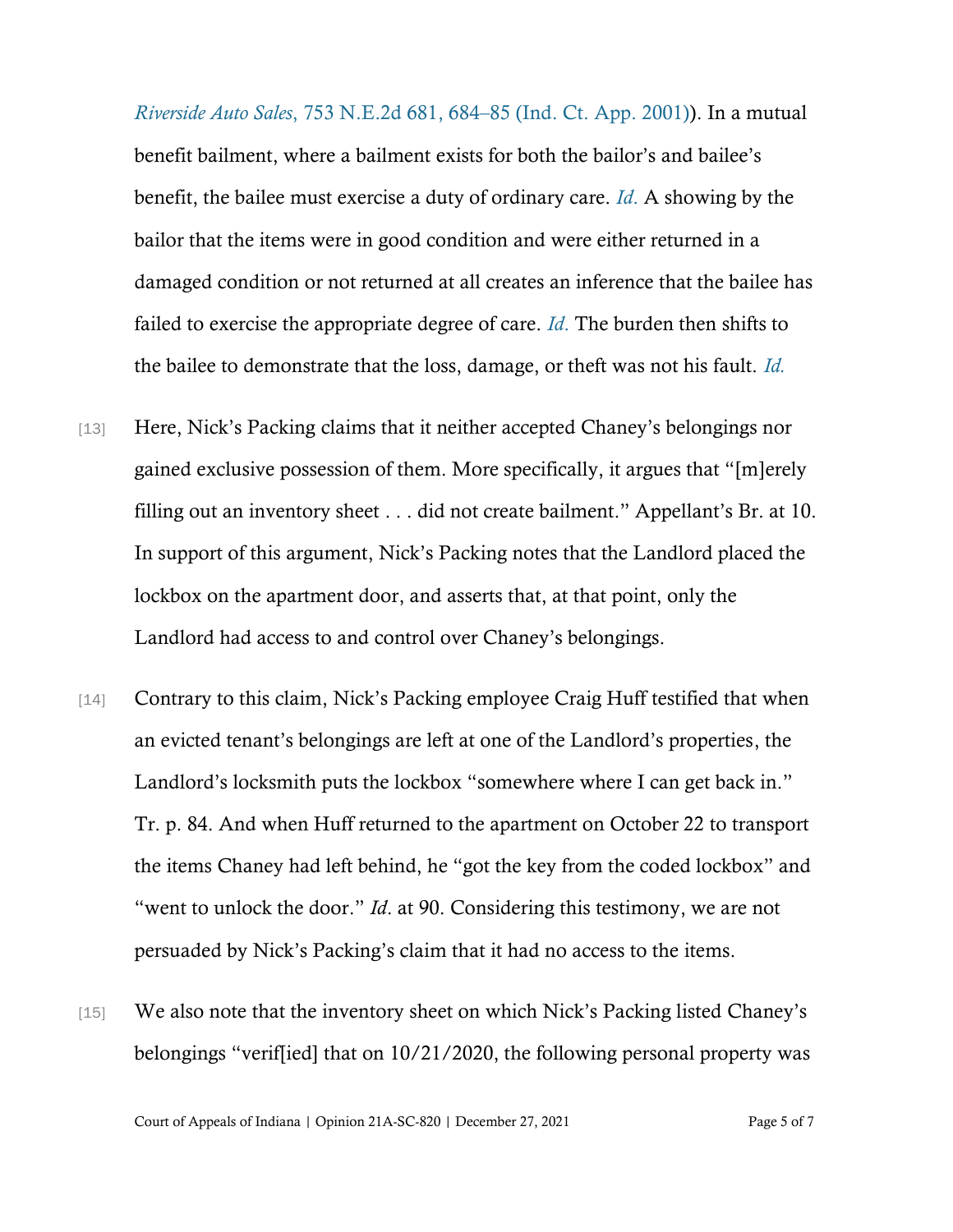removed from 2634 Westleigh Dr. by NPS staff and delivered to Nick's Packing Services, Inc." Ex. Vol. p. 10. The inventory sheet further stated that Nick's Packing "will store the personal property at 517 Main Street, Beech Grove, Indiana 46107, and dispose of it." *Id*. at 10. The notice of removal of personal property that accompanied the inventory sheet instructed: "Please contact Nick's Packing Services, Inc. for information on retrieving this personal property." *Id*. at 9.

- [16] Although the record does not show that a bailment was created by an explicit written contract signed by both Chaney and Nick's Packing, the language contained in both the inventory sheet and the notice of removal, in addition to the exclusive code-combination access given to Nick's Packing, underscores the company's acceptance of those delivered items and the exclusiveness of its possession. Chaney delivered the items to Nick's Packing when she left them in the vacated apartment on October 21. When the lockbox was placed on the door, Nick's Packing gained possession of those items to the exclusion of Chaney, who did not have a code to unlock the apartment door.
- [17] Moreover, Nick's Packing returned to the apartment on October 22 specifically to gather the belongings that she had been unable to take the day before and which Nick's Packing had been too busy to transport. Had her belongings not gone missing from the apartment, Chaney would have had to pay Nick's Packing a fee to retrieve those items from Nick's Packing. *See* Tr. p. 15. Thus, both parties derived a benefit from the arrangement, rendering Nick's Packing the bailee of a mutual benefit bailment.

Court of Appeals of Indiana | Opinion 21A-SC-820 | December 27, 2021 Page 6 of 7